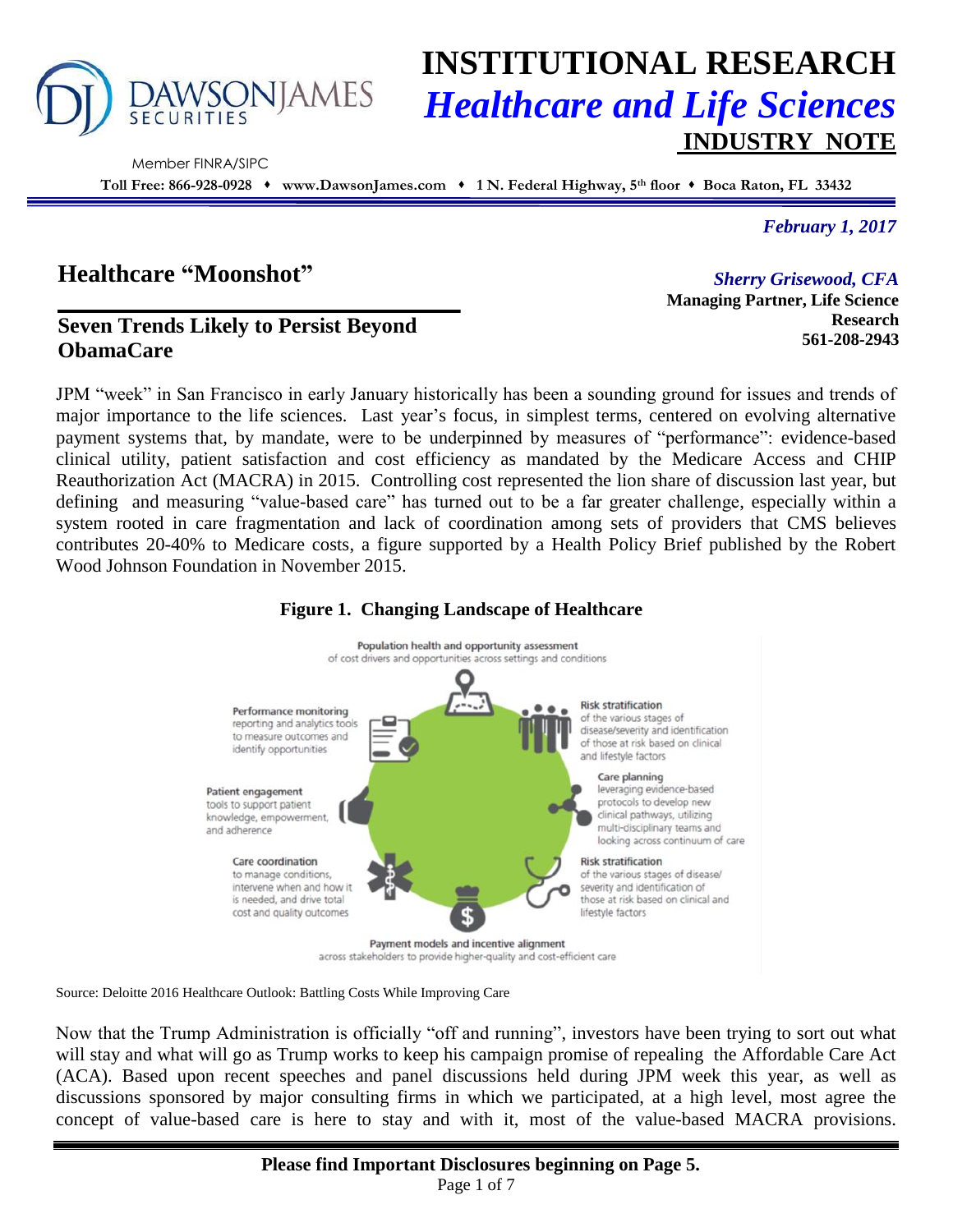

"Unpacking" may become a term du jour to describe the process by which various elements of value-based care and its delivery under ACA are eliminated or revised as "unpacking" may end up being the only practical way by which to deal with ACA. Under the assumption that value-based care remains the lynchpin of healthcare delivery going forward, we see certain of the enabling entities such as the Center for Medicare & Medicaid Innovation (CMMI) and the recently formed FDA Center for Innovation continuing to be funded and leading the effort to defragment and better unify the healthcare system. Regardless of how the plethora of issues around this subject play out among the Trump Administration, Republicans, Democrats and other constituents, we believe some of the ACA, MACRA and other value-based care changes already afoot in the pharma/life sciences/healthcare sector may transcend administration changes and political fray in Washington. We highlight a few which, in our opinion, may be particularly significant to early stage life science companies.

#### **The "Cancer Moonshot" Basic Tenet will Remain in Force**

The official mandate for the *Cancer Moonshot* program ended on January 20<sup>th</sup>, and its specific funding future is uncertain at this writing. But the disparate organizations who participated to date will continue to work towards its goal: compress the legacy 10-year research and investigative timeline to deliver clinical solutions in half the time (5 years) to eliminate/cure cancer at (hopefully) lower cost than historical precedents. Vice President Biden, in both a speech at JPM and again at Davos two weeks ago, reiterated key underpinnings of the initiative that center around the culture of cancer (academic) research and the lack of patient-centricity in cancer treatment. The Vice President's comments were expanded upon in a discussion with Greg Simon, the Executive Director of the *Moonshot* program, during a JPM Panel discussion. Key take-aways we believe are likely to survive with or without the Moonshot program:

#### **1. Cancer Is A World Issue With Enormous Financial Consequences.**

The impact of cancer and its cost to individuals and society is felt by all nations. The World Health Organization has estimated that by 2020, 50% of the world's healthcare expenditure, or about \$4 trillion, will be spent on three causes of death, cardiovascular disease, cancer and respiratory disease. According to the Vice President, numerous governments joined *Moonshot* discussions over the past year and gave support for unifying approaches to clinical trials, creating standard protocols for clinical trials and harmonizing regulatory pathways to facilitate a more rapid development cycle for effective cancer treatments. Among other things, this commonality of cause may likely accelerate harmonization of EU and US regulatory pathways and may accelerate the speed at which a level of harmonization takes place with other regulatory bodies such as the Chinese FDA. A more rapid EMA and FDA harmonization potentially could diminish the commercial appeal of a regulatory path based upon the CE Mark as the EMA moves to a stance that is based upon clinical validity rather than primarily manufacturing quality.

**2. Changing the Basic Research Culture and System, Breaking Down the "Silo" Approach of Basic Academic and Government-sponsored Research.** Vice-President Biden specifically targeted the need to move from the Post WWII antiquated "individual achievement" research model (his terminology) for government-backed grant funding and publication to one of "sharing data and collaboration" across various research organizations, stakeholders and collateral areas of experience in order to more widely validate the integrity of basic research and to cut the timeline to commercialization. As an example, he cited bringing in knowledge and research conducted by NASA to inform radiotherapy-based cancer clinical trials and treatments. He went further in proposing penalizing government-funded researchers who are unwilling to "share" their science and data. With numerous examples of unsubstantiated, discredited or incomplete data from sole-source labs and researchers now a matter of public record, we believe investors are becoming much more sensitized to the subject and will more strongly favor companies whose data and clinical results can be or have been vetted/validated by outsiders. This trend could lead to the single inventor/owner/entrepreneur company becoming much harder to fund by traditional means.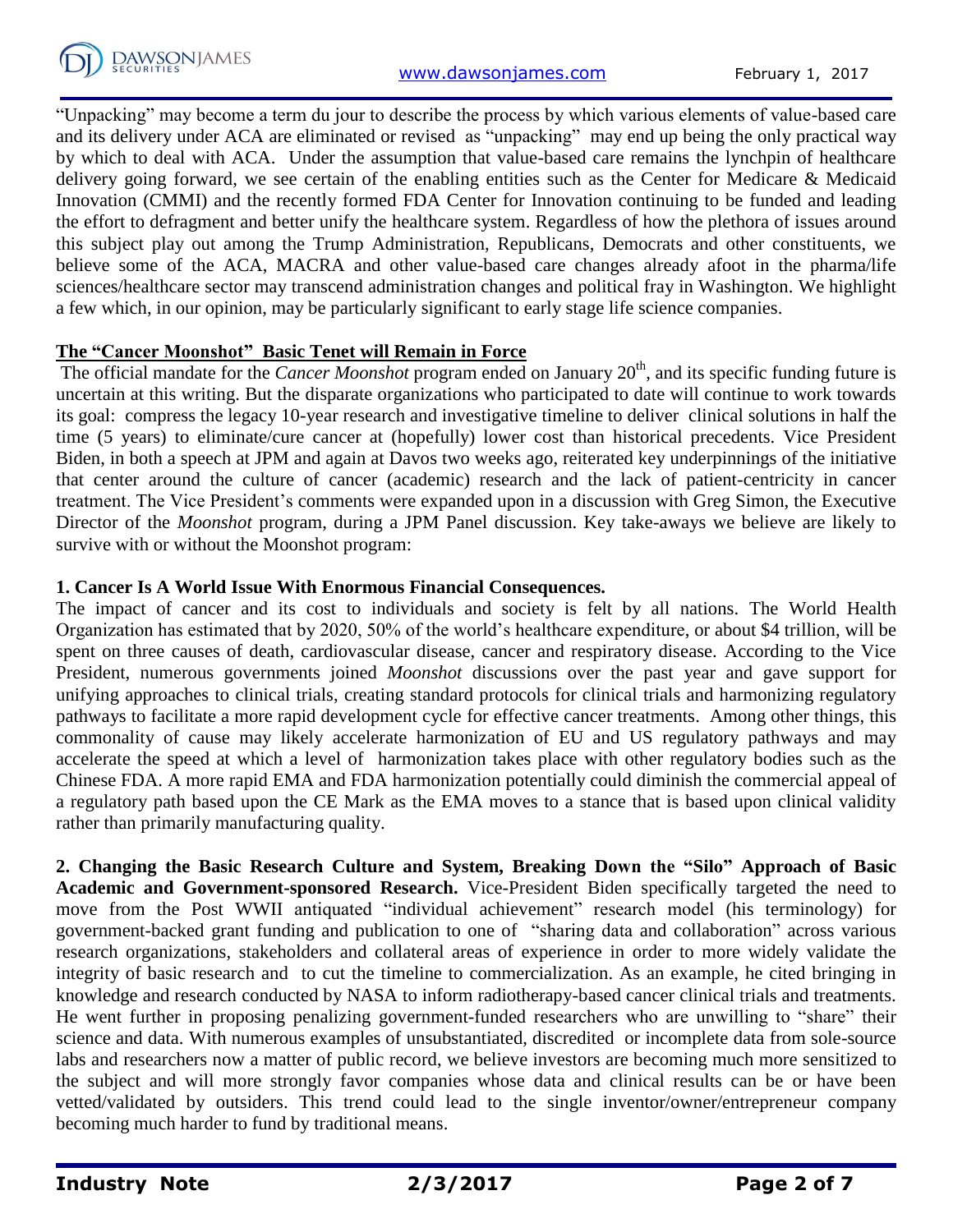The 21<sup>st</sup> Century Cures Act further supports this notion and has specifically begun to address collaboration in combination product clinical trials. An example of these efforts, the NIH through the NIH Formulary, is now charged with integrating and coordinating many of the corporate interactions required for eventual commercial combination therapies. More specifically, the NIH is building pre-set *standardized* license agreements whereby the intellectual property rights, data ownership and other multi-entity considerations necessary for combination therapies are set out in advance. The concept builds on similar "pre-set" collaboration terms and document sets pioneered by the Harvard Medical System, MIT, and other Massachusetts academic research institutions. It was suggested by speakers on a related JPM panel discussion that the NIH leadership role in standardizing such agreements could cut as much as a year out of the "development/commercialization" timeline for combination product therapies.

**3. Collaborative "Big Data" Needs to be Available to All Stakeholders.** The *Moonshot* initiative enabled a new partnership among the NCI, Amazon Web Services and Microsoft whose goal is to build a model for maintaining cancer genome data in the cloud, so that genomic data is accessible by *all* cancer researchers, on a global basis. The need for such collaboration was illustrated by an example cited by Mr. Simon involving a pancreatic cancer patient. The NCI's current cancer genome atlas has data from only about 100 patients, yet a US drug developer has data on over 1000 pancreatic cancer patients. The oncologist in this patient's particular case was unaware of the substantially more robust corporate pancreatic cancer database. The "proprietary" nature of such corporate data may become subject to challenge by a potential greater need to benefit all patients, if that data originated with any government-sponsored funding.

Tumor profiling or "liquid biopsy" are slated to become "obsolete" terms as payers seek to eliminate substantial "data" noise in many liquid biopsies technologies and reduce the burden of false positives in screening diagnostics. "Big Data" is being billed as the solution to cleaning out data noise. Creating personalized treatment value will likely force a consolidation in molecular diagnostics that ends up with value being determining by what are the real clinically relevant and actionable pieces of information based upon a totality of patient outcomes. This trend has already been set in motion by CMS's requirement for clinical utility studies, but we would expect that payers will also drive what kinds of "clinical utility" will be deemed clinically relevant. By necessity, fulfilling this requirement will push towards more sensitive "blood profiling" to gain further insights into (cancer) patient-specific etiology. *Moonshot* has already spurred the integration of this kind of data into shared networks such as CancerLink, Project Genie and the 3D Cancer Atlas. A collaboration among government, academia, pharmaceutical and diagnostic companies called the Blood Profiling Atlas Project is being established as a result of *Moonshot* to accelerate informative blood profiling diagnostic technologies that directly result in patient benefit. We see these trends being highly impactful on the economic viability of many molecular (liquid or not) diagnostic companies and will likely drive further market segmentation in diagnostics.

**4. Patient Centricity, Putting Decision-Making and Access into Patients' Hands.** From full access to their entire medical record, to patient controlled "directed" medical record sharing, determining who contributes to the record (does the pharmacist or patient's spouse know more about the patient's status than the primary physician) and to clinical trial access, the concept of patient centricity is especially important to the cancer patient and rare-disease communities. The FDA, through the 21<sup>st</sup> Century Cures Act, must now consider quality of life and patient-perceived treatment benefits as part of new drug/treatment approvals. Furthermore, the FDA is pushing trial sponsors to broaden patient access to clinical trials and reduce trial bias by sharing trial protocols outside of cancer centers of excellence or academic settings. We expect to see an increased burden on clinical trial sponsors to fund improved patient access to trials. One example cited was the use of "credits" for patient transportation to and from treatment or requiring institutional treatment access for late stage patients who find it especially difficult to reach a single trial or treatment centers. We believe the concept of patient-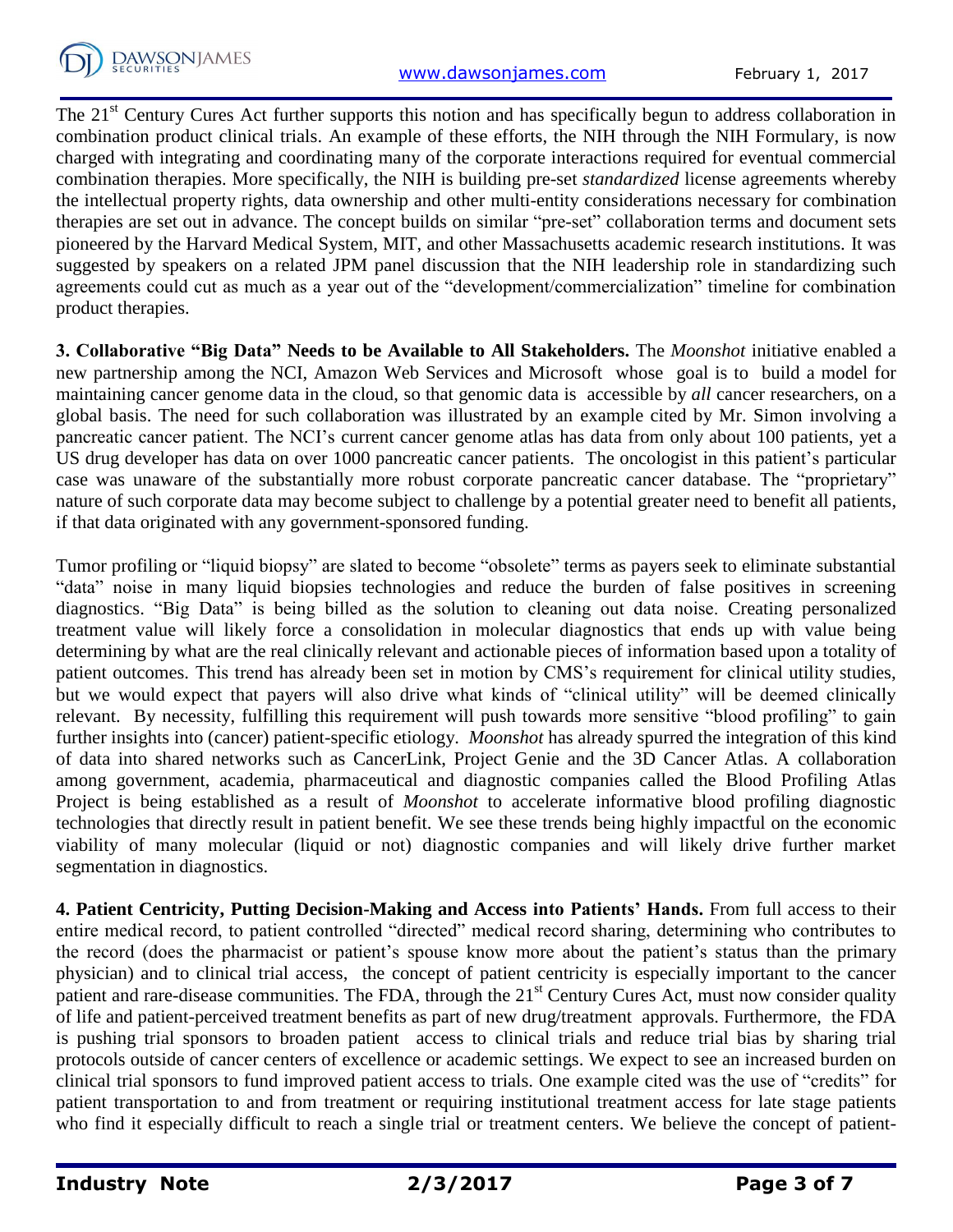

centricity will expand over the upcoming and near future years as treatment innovators and payers wrestle with how to determine the real cost of a disease and the real economic and social benefits to the patient/society of the treatment within a (fair) practical pricing model. We expect to hear more companies address treatment value in terms of the "value of statistical life" (VSL) or Quality-Adjusted Life Year (QALY) both of which attempt to take a holistic view of care that includes not only the immediate patient benefit, but avoided costs such as chronic care, transplants, etc. , augmented by "societal" benefits of a return to productivity (paying taxes). The graphic below, adopted from a 2015 Harvard Business Review publication, is a fair depiction of the primary role of patient-centricity in value-based care.



Source: Deloitte 2016 Healthcare Outlook

#### **Moves by the FDA Likely to Continue Forward**

The FDA has already embarked on implementing some innovations derived from its partnership with CMS, such as the still little-used Parallel Review regulatory path. But a number of other changes, some incorporated into the 21<sup>st</sup> Century Cures Act and others not, are likely to be watched closely by industry and we believe, will continue to move forward under the new administration. We categorize these into two general buckets: "Standardization" and "Real World Evidence". Both of these core tenets will require new thinking on the part of product innovators.

**5. Standardization.** We expect the FDA will continue to become more proactive in moving towards the standardization in at least two primary ways aimed at achieving heightened clinical validity and transparency. First, there is a huge disparity in how data such immunohistochemistry or pathology and in other types of technician-read data is currently reported. Substantial enough variation among academia, corporate sponsors and others exists that it is now extremely difficult to match results across research organizations and across clinical trials testing drugs of the same class or even drugs for the same indication. The move towards standardization of reporting will also likely encompass the "statistics" and the methodologies used in validating the treatment or test's benefit in a "statistically significant population." With an increasing number of trials being targeted to highly refined genomic sub-populations, we expect companies will have increased dialog and input from the FDA as to which statistics and what populations will be required for approval and label claims.

A second wave of potential standardization lies in actual clinical trial management. The FDA has already given a nod to the concept of standardized placebo arms for specific drug classes or indications in an effort to improve transparency and speed trial review. As more companies seek to take advantage of various designations that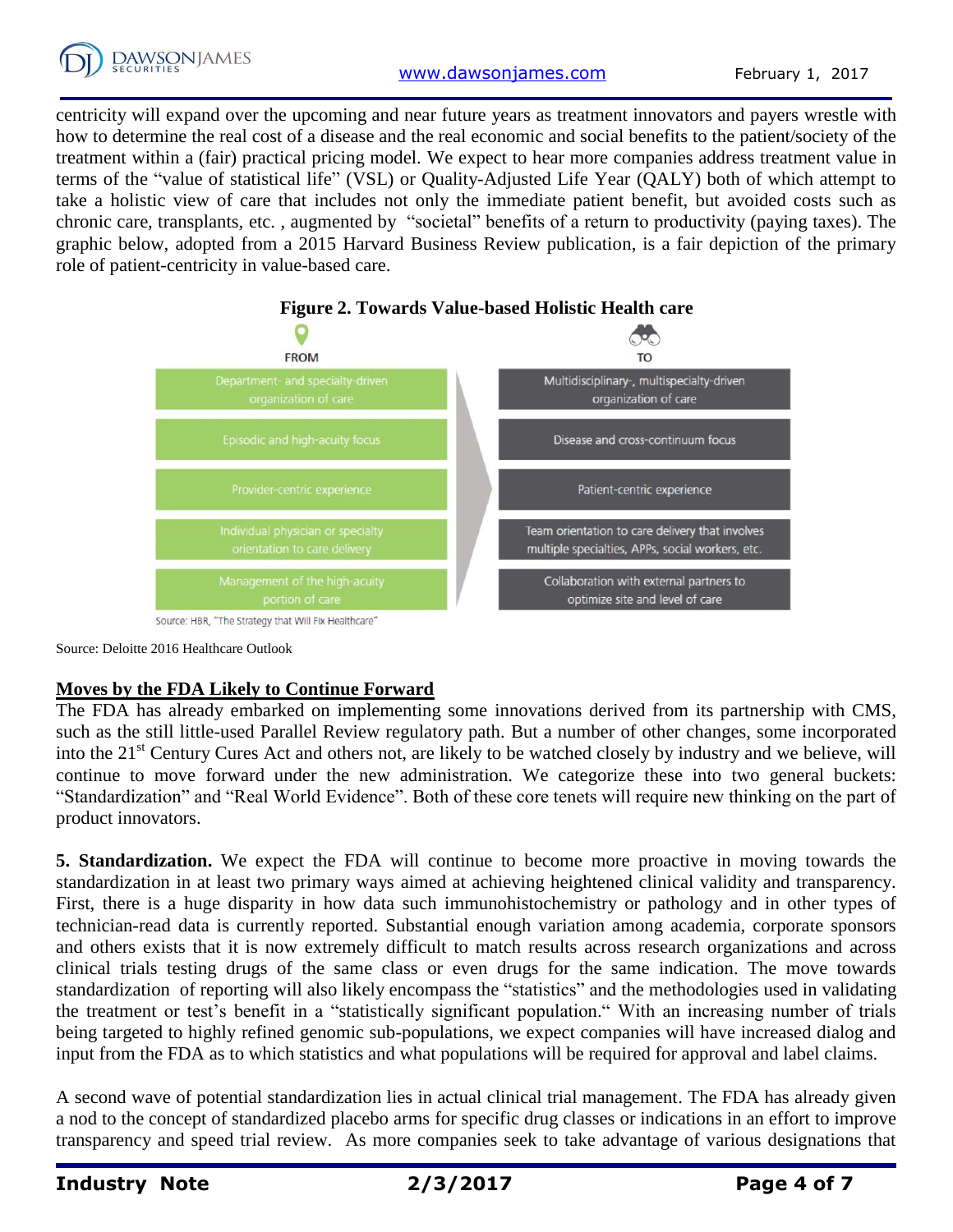insure heightened interaction or faster review with the FDA, we can envision innovators being asked to or eventually perhaps being mandated to accept standardized placebo arm design and reporting.

**6. The New Buzzword: "Real World".** Only about 20-30% of molecular diagnostics and liquid biopsy tests are fully reimbursed because of a lack of translation of the statistical power of benefit from a very narrow clinical trial patient base to use in the "real world". The FDA has discussed changing the view of what is statistically significant or changing a definition of "relevant population" and in doing so, is encouraging companies to open trials to "real world" people (those who might otherwise be fall into various protocol exclusion categories or those with co-morbidities) who could be entered into non-data (non-reporting) trial arms. Another FDA "complaint" around this subject comes from "artificial" clinical trial bias that derives from cancer trial patient populations being affiliated primarily with particular cancer academic centers. The FDA is accepting of adaptive trial and Simon 2-stage trial designs that add-on patients or arms under certain circumstances. We see these trial designs becoming more commonplace or perhaps supplanting the traditional serially phased clinical trial program, thus potentially offering companies a method by which to run various protocols or patient populations side by side, thus saving time and money. As we move further into the realm of personalized medicine and further from the historical "blockbuster" (volume of scripts) model, the FDA may be challenged to reconsider the definition of statistical significance in very small or genetically narrowly defined patient bases.

#### **7. And Finally, Payment and Pricing: Payment-for-Benefit is Rapidly Approaching**

Judging from the continued conversation around payment (reimbursement) and drug (treatment) pricing from various of the JPM panel discussions, to us, the genie is clearly out of the bottle. Steven Ubl, President and CEO of PhRMA, the pharmaceutical industry's major trade association, distilled the pricing issues down to the endgame, which in his view, amounts to how much will a patient be willing to pay as a co-pay and what will the "system" do to impact that eventual co-pay. Since more therapies hold the potential for "cure" in much smaller select populations, the need to define *total* value to the patient will continue to force the move to the paymentfor-benefit paradigm and away from discreet (volume) drug pricing. Smaller players may not yet fully grasp the implications of what is being described as an approaching sea-change in reimbursement: from legacy "payment for blockbusters" to annuity or other "payment-for-benefit" schemes, which may result in a "bolus" payment upon treatment initiation and periodic payments upon achieving benefit metrics (i.e., each year of sustained life or reduced chronic drug treatment). Larger drug companies, however, are beginning to act to inform the public about the value of innovation and as one CEO mentioned, transmit transparency as to how pharma arrives at drug pricing. This is a progression in thought on payment-for-benefit that Big Pharma was not having some months ago and, in our view, represents a significant change towards acceptance. In the NY area, PhRMA has already begun running TV ads promoting the 'benefits" of today's innovative drugs.

The following are among notable comments made during a JPM panel discussion entitled, "The Great Debate: Pricing, Innovation & Delivering Value in the New Era of Medicine" (JPM, 1/9/17): "80% of healthcare expenditures are by super-users (multiple chronic diseases), this makes drug prices in isolation, the wrong target, the target should be disease-focused." "There is an under appreciation of the role of private payers in restraining costs- five payers and three PBMs control 80% of (US drug) pricing and have been very effective in restraining cost growth." (Steve Ubl, President & CEO of PhRMA) "We need to identify whose benefit—the hospital, the payer, the patient or the taxpayer?" (Bristol-Myers CEO, Giovanni Caforio) "We need to shift away from drug transactions to outcomes", "How do you bring a holistic view (of treatment) to the payer? We need to articulate a lower total cost of the holistic patient outcome based on medical value (extension of life), patient value (quality of life), healthcare system (lower hospital costs) and societal value (increased patient productivity). We can only do this as an industry by becoming more transparent in how we price." (Novartis CEO, Joseph Jimenez). We believe that Mr. Jimenez's last comment is particularly apropos in that innovators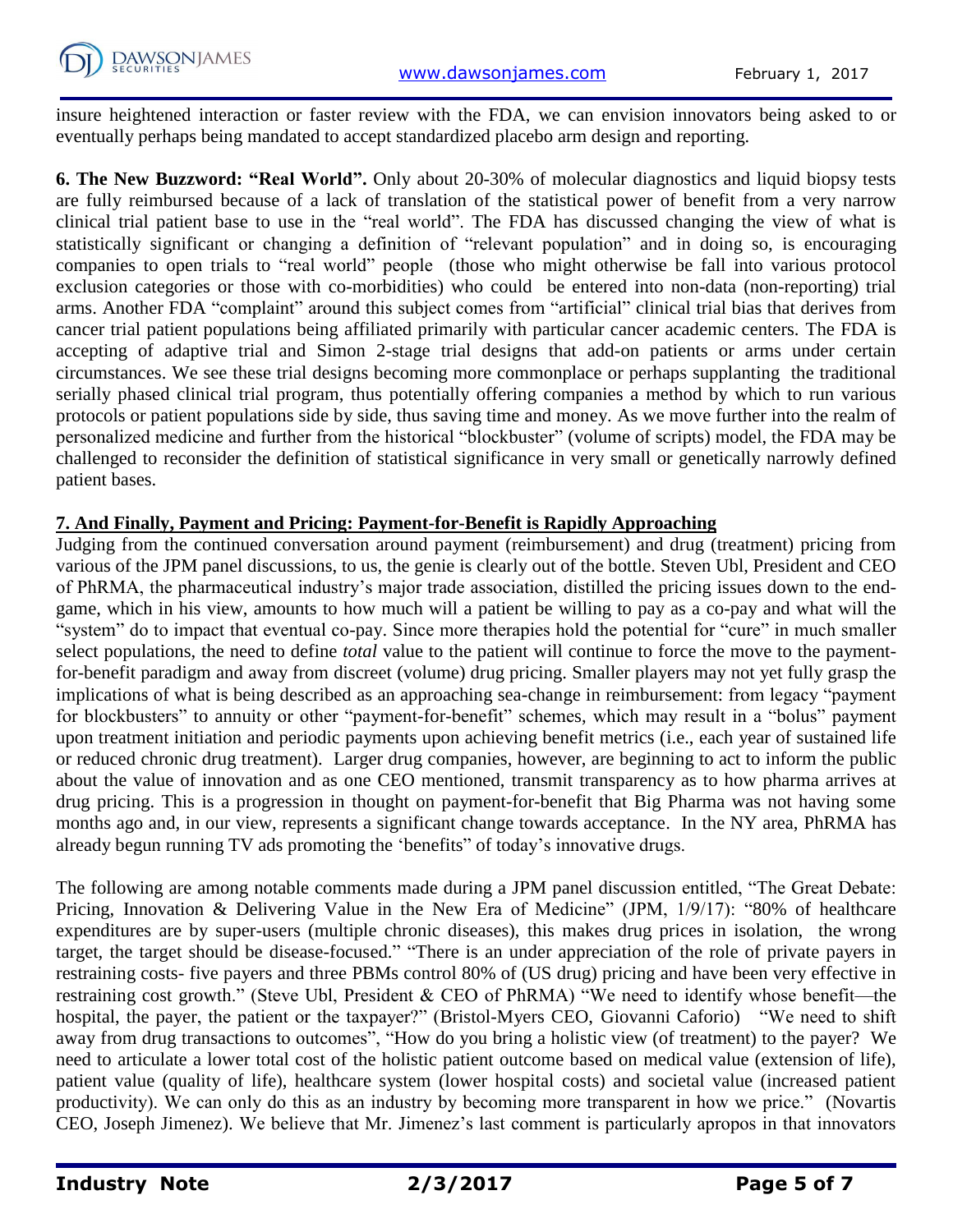

will increasingly need to substantiate in quantitative terms a rationale for treatment pricing. We believe this will be a challenge for smaller life science companies, but one they will have to meet as investors, over time, are likely to become even more demanding of managements to seek very early interactions with both regulatory and payer bodies in order to have at least a working "thesis" on patient treatment value before funding clinical trials.

#### **Comment**

The other side of the payment vs pricing issue is wasted expenditures. As acknowledged by CMS and others, about 1/3 of current healthcare expenditure is non-productive, and therefore, wasted, by virtue of being falsely needed or an overtreatment (i.e., mammograms, PSA tests and falsely needed biopsies), by money wasted treating non-responders (on average, only about 10-20% of patients respond to standard cancer treatments thus the real benefit of blood profiling), by highly fragmented and uncoordinated care (non-patient centric) and of course, fraud. We would also include the cost of failed clinical trials. We believe the trends as described above, in aggregate, represent an opening of the door to significantly reducing the level of wasted healthcare expenditures. If nothing else, this would be a major achievement and is a primary reason why we believe these trends will persist with or without the *Cancer Moonshot* or the ACA. *SG*

Health Affairs article:

[http://content.healthaffairs.org/content/34/4/576.abstract?rss=1&utm\\_source=feedburner&utm\\_medium=feed&utm\\_campaign=Feed%](http://content.healthaffairs.org/content/34/4/576.abstract?rss=1&utm_source=feedburner&utm_medium=feed&utm_campaign=Feed%253A+yahoo%252FpeRX+%28Healthcare+Industry+News%29) [253A+yahoo%252FpeRX+%28Healthcare+Industry+News%29](http://content.healthaffairs.org/content/34/4/576.abstract?rss=1&utm_source=feedburner&utm_medium=feed&utm_campaign=Feed%253A+yahoo%252FpeRX+%28Healthcare+Industry+News%29)

Industry Notes provide current information we believe might be noteworthy to investors regarding the subject companies. Industry Notes are not intended to be complete research reports. More detailed information concerning the rated companies referenced in this Note, including the full reports, basis for price targets and other disclosures, may be found at: [http://dawsonjames.com/research\\_coverage.](http://dawsonjames.com/research_coverage)

#### **Important Disclosures:**

Dawson James Securities, Inc. (the "Firm") is a member of the Financial Industry Regulatory Authority ("FINRA") and the Securities Investor Protection Corporation ("SIPC").

The Firm does not make a market in the securities of the subject companies. The Firm has NOT engaged in investment banking relationships with companies mentioned in this report in the prior 12 months, as a manager or co-manager of a public offering and has received compensation resulting from those relationships. The Firm may seek compensation for investment banking services in the future from each of the subject companies. The Firm may have received other compensation from the subject companies in the last 12 months for services unrelated to investment banking.

Neither the research analyst(s) whose name appears on this report nor any member of his (their) household is an officer, director or advisory board member of these companies. The Firm and/or its directors and employees may own securities of the company(s) in this report and may increase or decrease holdings in the future. As of January 31, 2017, the Firm as a whole beneficially did not own 1% or more of any class of common equity securities of any of the subject company (s) of this report. The Firm, its officers, directors, analysts or employees may effect transactions in and have long or short positions in the securities (or options or warrants related to those securities) of the companies subject to this report. The Firm may effect transactions as principal or agent in those securities.

Analysts receive no direct compensation in connection with the Firm's investment banking business. All Firm employees, including the analyst(s) responsible for preparing this report, may be eligible to receive non-product or service specific monetary bonus compensation that is based upon various factors, including total revenues of the Firm